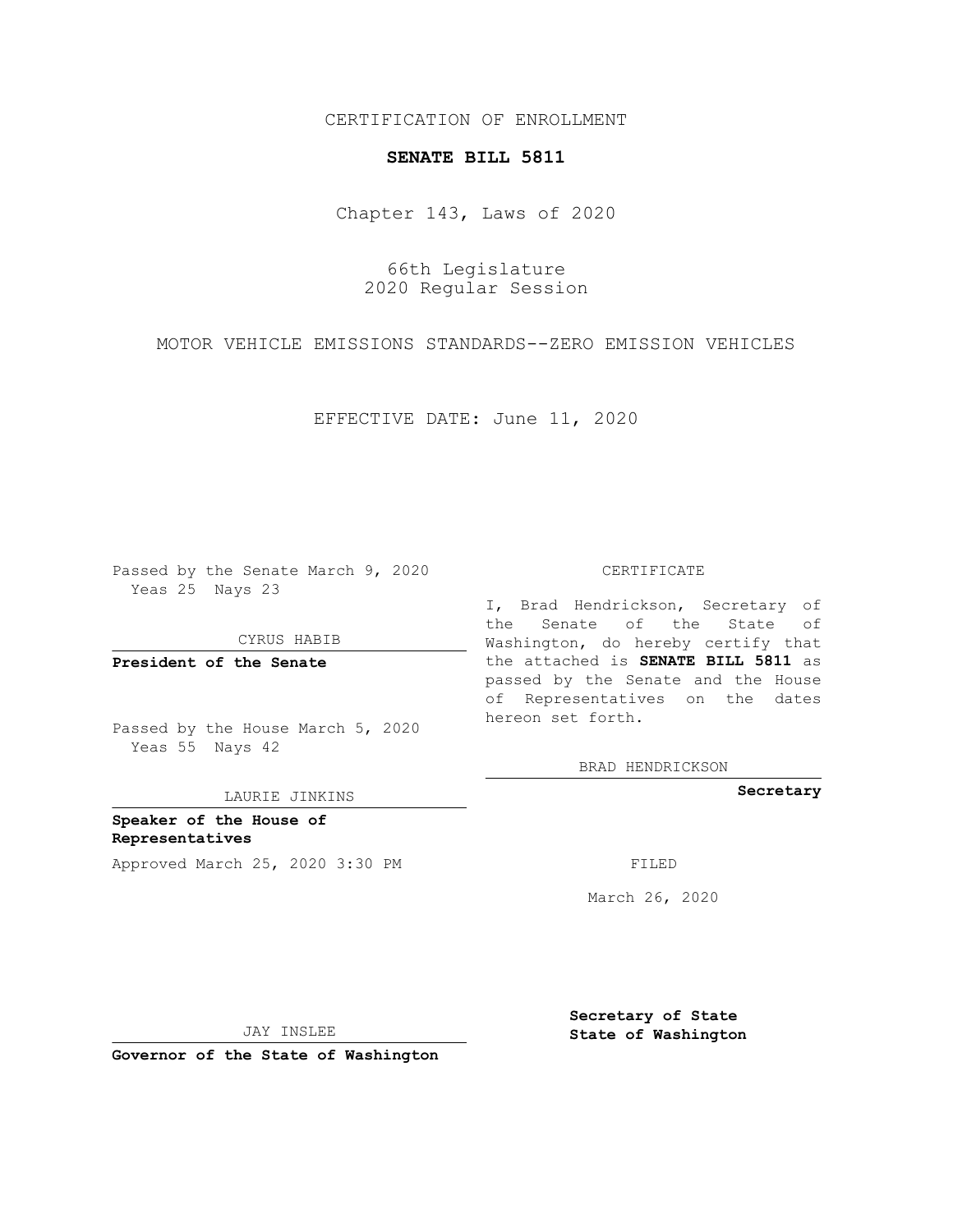## **SENATE BILL 5811**

AS AMENDED BY THE HOUSE

Passed Legislature - 2020 Regular Session

# **State of Washington 66th Legislature 2019 Regular Session**

**By** Senators Nguyen, Rolfes, Wilson, C., Liias, Das, Hunt, Kuderer, and Saldaña

Read first time 02/04/19. Referred to Committee on Environment, Energy & Technology.

1 AN ACT Relating to reducing emissions by making changes to the 2 clean car standards and clean car program; amending RCW 70.120A.010 and 70.120A.050; and repealing RCW 70.120A.020.3

4 BE IT ENACTED BY THE LEGISLATURE OF THE STATE OF WASHINGTON:

5 **Sec. 1.** RCW 70.120A.010 and 2010 c 76 s 1 are each amended to read as follows:6

7 (1) Pursuant to the federal clean air act, the legislature adopts 8 the California motor vehicle emission standards in Title 13 of the 9 California Code of Regulations((, effective January 1, 2005, except 10 as provided in this chapter)). The department of ecology shall adopt 11 rules to implement the motor vehicle emission standards of the state 12 of California ((for passenger cars, light duty trucks, and medium 13 duty passenger vehicles)), including the zero emission vehicle 14 program, and shall amend the rules from time to time, to maintain 15 consistency with the California motor vehicle emission standards and 16 42 U.S.C. Sec. 7507 (section 177 of the federal clean air act). 17 ((Notwithstanding other provisions of this chapter, the department of 18 ecology shall not adopt the zero emission vehicle program regulations 19 contained in Title 13 section 1962 of the California Code of 20 Regulations effective January 1, 2005. During rule development, the 21 department of ecology shall convene an advisory group composed of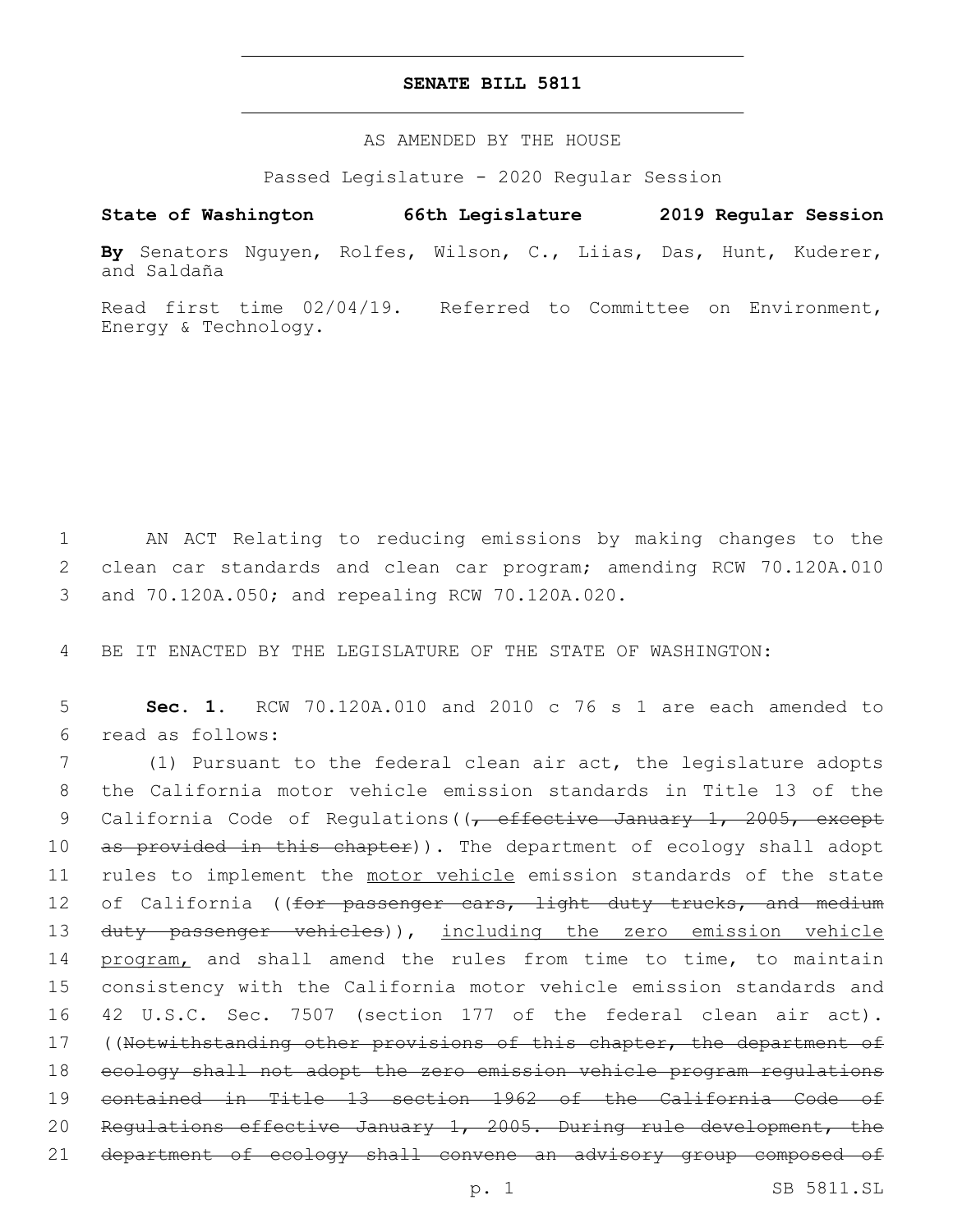1 industry and consumer group representatives. Any proposed rules or changes to rules shall be subject to review and comment by the advisory group, prior to rule adoption. The order of adoption for the rules required in this section shall include the signature of the governor. The rules shall be effective only for those model years for which the state of Oregon has adopted the California motor vehicle emission standards. This section does not limit the department of ecology's authority to regulate motor vehicle emissions for any other 9 class of vehicle.

 (2) Motor vehicles with a model year equal to or later than the first model year for which new vehicles sold to Washington state residents are required to comply with California motor vehicle 13 emission standards are exempt from emission inspections under chapter 14 70.120 RCW.

 $(3)$ )  $(2)$  The provisions of this chapter do not apply with respect to the use by a resident of this state of a motor vehicle acquired and used while the resident is a member of the armed services and is stationed outside this state pursuant to military 19 orders.

 **Sec. 2.** RCW 70.120A.050 and 2014 c 76 s 8 are each amended to 21 read as follows:

 (1) No model year 2010 or subsequent model year new passenger 23 car, light duty truck, or medium duty ((passenger)) vehicle may be sold in Washington unless there is securely and conspicuously affixed in a clearly visible location a label on which the manufacturer clearly discloses comparative greenhouse gas emissions for that new 27 vehicle.

 (2) The label required by this section should include a greenhouse gas index or rating system that contains quantitative and graphical information presented in a continuous, easy-to-read scale that compares the greenhouse gas emissions from the vehicle with the average projected greenhouse gas emissions from all passenger cars, 33 light duty trucks, and medium duty ((passenger)) vehicles of the same model year. For reference purposes, the index or rating system should also identify the greenhouse gas emissions from the vehicle model of that same model year that has the lowest greenhouse gas emissions.

 (3) The index or rating system included in the label under subsection (2) of this section shall be updated as necessary to